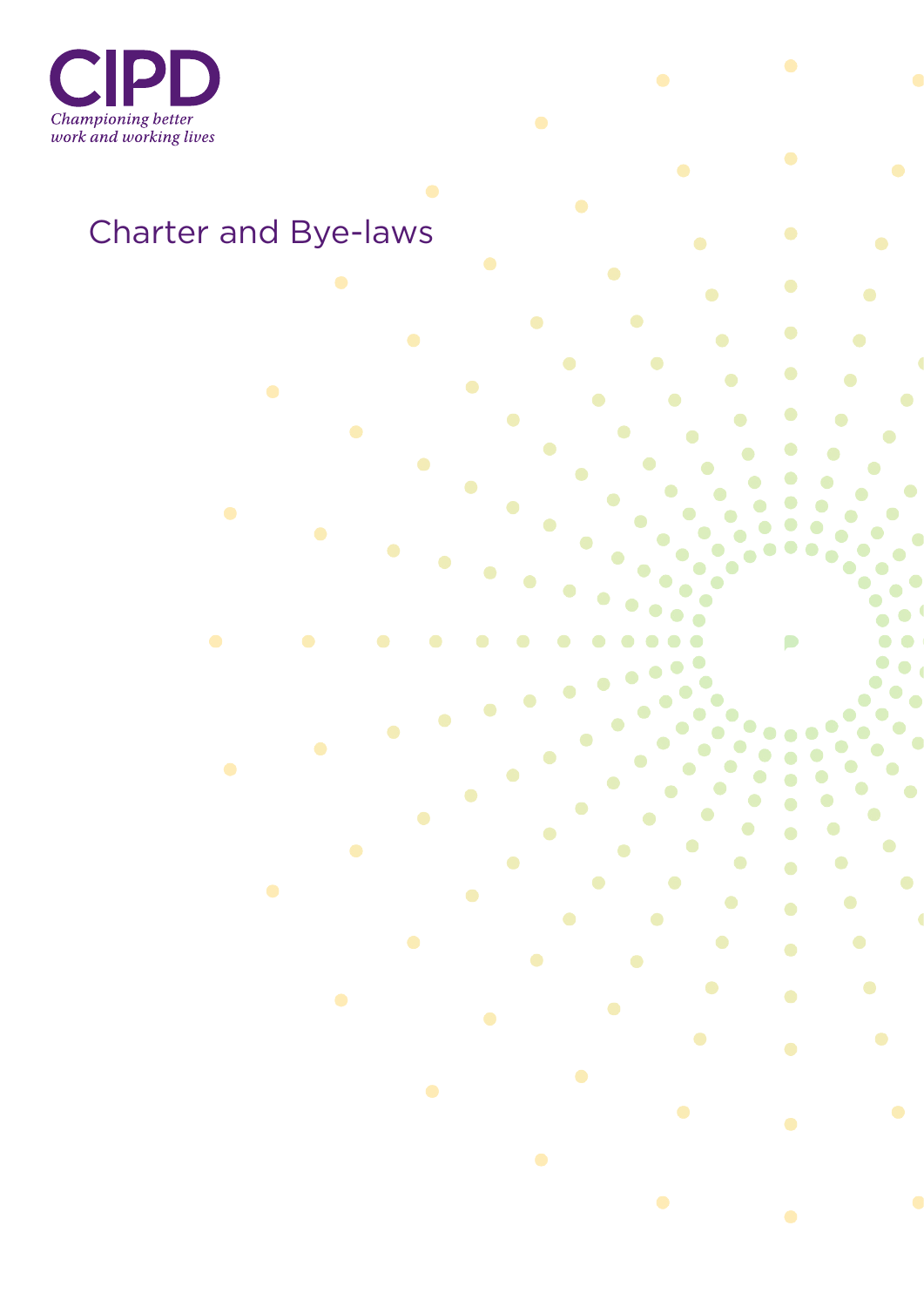**As granted by the Privy Council**

**effective 1 July 2000 and revised and approved by the Privy Council on the 5 March 2014**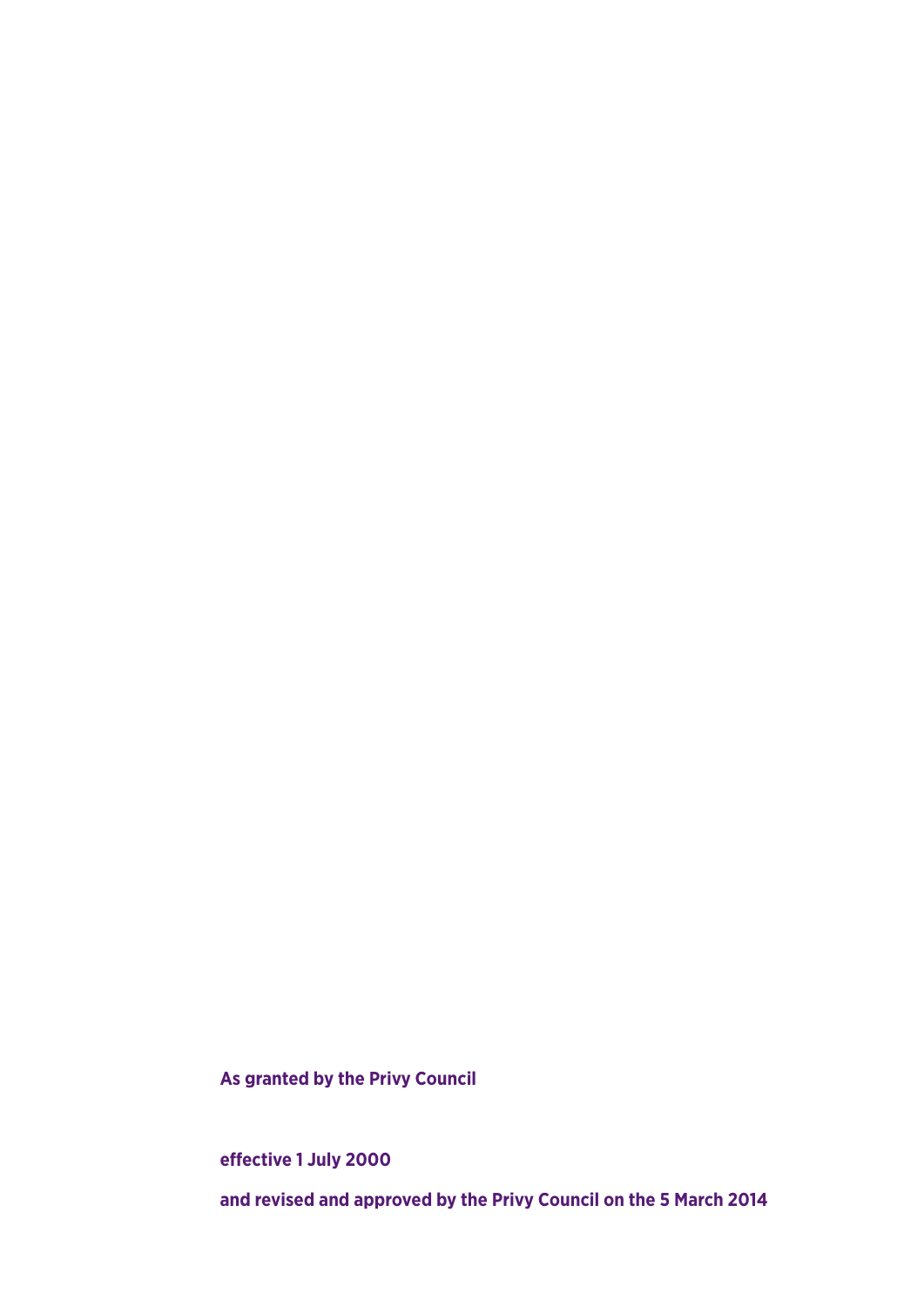# **ELIZABETH THE SECOND**

by the Grace of God of the United Kingdom of Great Britain and Northern Ireland and of Our other Realms & Territories Queen, Head of the Commonwealth, Defender of the Faith:

#### To all whom these presents shall come, greeting!

WHEREAS the Institute of Personnel and Development ('the former Institute') being a company limited by guarantee and registered under the Companies Acts 1985 and 1989 formed in the year of our Lord 1994 following the amalgamation of the Institute of Personnel Management (formed in 1924) and the Institute of Training and Development (formed in 1964) has by a Humble Petition prayed that We might be graciously pleased to grant to it a Charter of Incorporation:

NOW THEREFORE know ye that We, having taken the said Petition into Our Royal Consideration, and being minded to accede thereto, have been pleased, by virtue of Our Prerogative Royal and of Our especial grace, certain knowledge and mere motion, to grant and declare, and do hereby for Us, Our Heirs and Successors, grant and declare as follows:

1. The persons now corporate members of the former Institute and all other persons who may hereafter become Chartered Members of the body corporate hereby constituted shall forever hereafter be one body corporate and politic by the name of 'The Chartered Institute of Personnel and Development' and by the same name shall continue to have perpetual succession and a common seal with power to break, alter and make anew the said seal from time to time at their will and pleasure, and by the same name shall and may sue and be sued in all Courts and in all manner of actions and proceedings and shall have power to do all other matters and things incidental or appertaining to a body corporate. The four classes of non-corporate membership of the former Institute shall become Non-voting members of the Institute.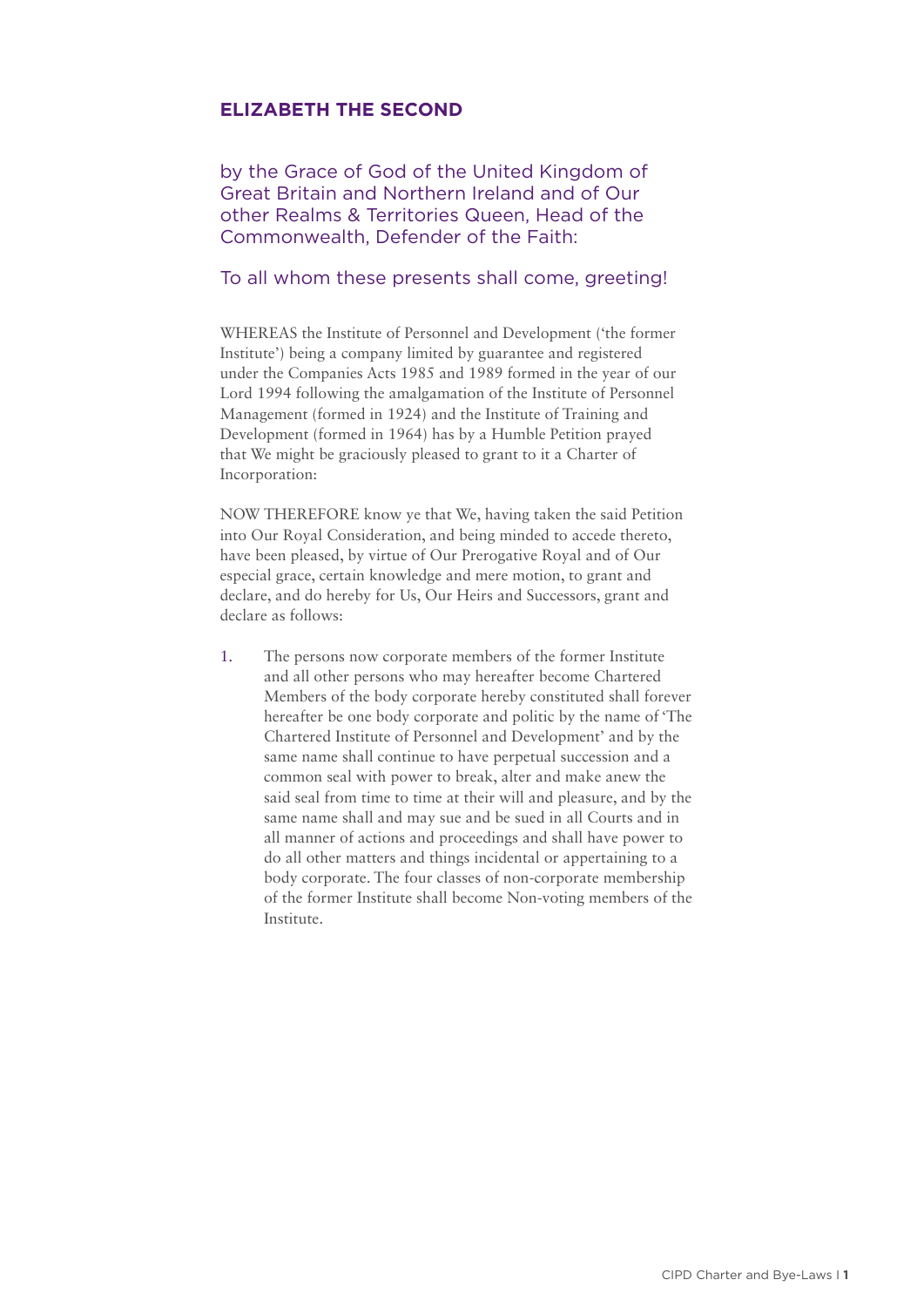| 'the Board'          | shall mean the Board of the Institute as from time<br>to time constituted in accordance with the Bye-laws,<br>each member of which shall be a charity trustee for<br>the purposes of charity law;                                                                                                                                                                                         |
|----------------------|-------------------------------------------------------------------------------------------------------------------------------------------------------------------------------------------------------------------------------------------------------------------------------------------------------------------------------------------------------------------------------------------|
| 'the Bye-laws'       | shall mean the Bye-laws set out in the Schedule to<br>this Our Charter as amended from time to time as<br>hereinafter provided;                                                                                                                                                                                                                                                           |
| 'charitable purpose' | shall mean a purpose that is exclusively charitable<br>under the laws of England and Wales provided that it<br>shall not include any purpose that is not charitable in<br>accordance with both section 7 of the Charities and<br>Trustee Investment (Scotland) Act 2005 and section<br>2 of the Charities Act (Northern Ireland) 2008 and<br>'charitable' shall be construed accordingly; |
| 'Chartered Members'  | shall mean the sub-categories of Member that are<br>designated as such in the Regulations from time to<br>time;                                                                                                                                                                                                                                                                           |
| 'Council'            | shall mean the Council of the Institute as from time<br>to time constituted in accordance with the Bye-laws;                                                                                                                                                                                                                                                                              |
| 'Financial Expert'   | shall mean an individual, company or firm who is an<br>authorised person or an exempted person within the<br>meaning of the Financial Services and Markets Act<br>2000;                                                                                                                                                                                                                   |
| 'General Meeting'    | shall mean a meeting of the Chartered Members<br>of the Charity and 'Annual General Meeting' and<br>'Extraordinary General Meeting' shall be construed<br>accordingly;                                                                                                                                                                                                                    |
| 'the Institute'      | shall mean the Chartered Institute of Personnel and<br>Development as hereby incorporated;                                                                                                                                                                                                                                                                                                |
| 'Members'            | shall mean the Chartered Members and the Non-<br>voting Members of the Institute and 'Membership'<br>shall be construed accordingly;                                                                                                                                                                                                                                                      |
| 'Non-voting Members' | shall mean the sub-categories of Member that are<br>designated as such in the Regulations from time to<br>time;                                                                                                                                                                                                                                                                           |
| 'The Regulations'    | shall mean the regulations passed by the Board in<br>accordance with Article 18 of this Our Charter.                                                                                                                                                                                                                                                                                      |

# 2. In this Our Charter unless the context otherwise requires: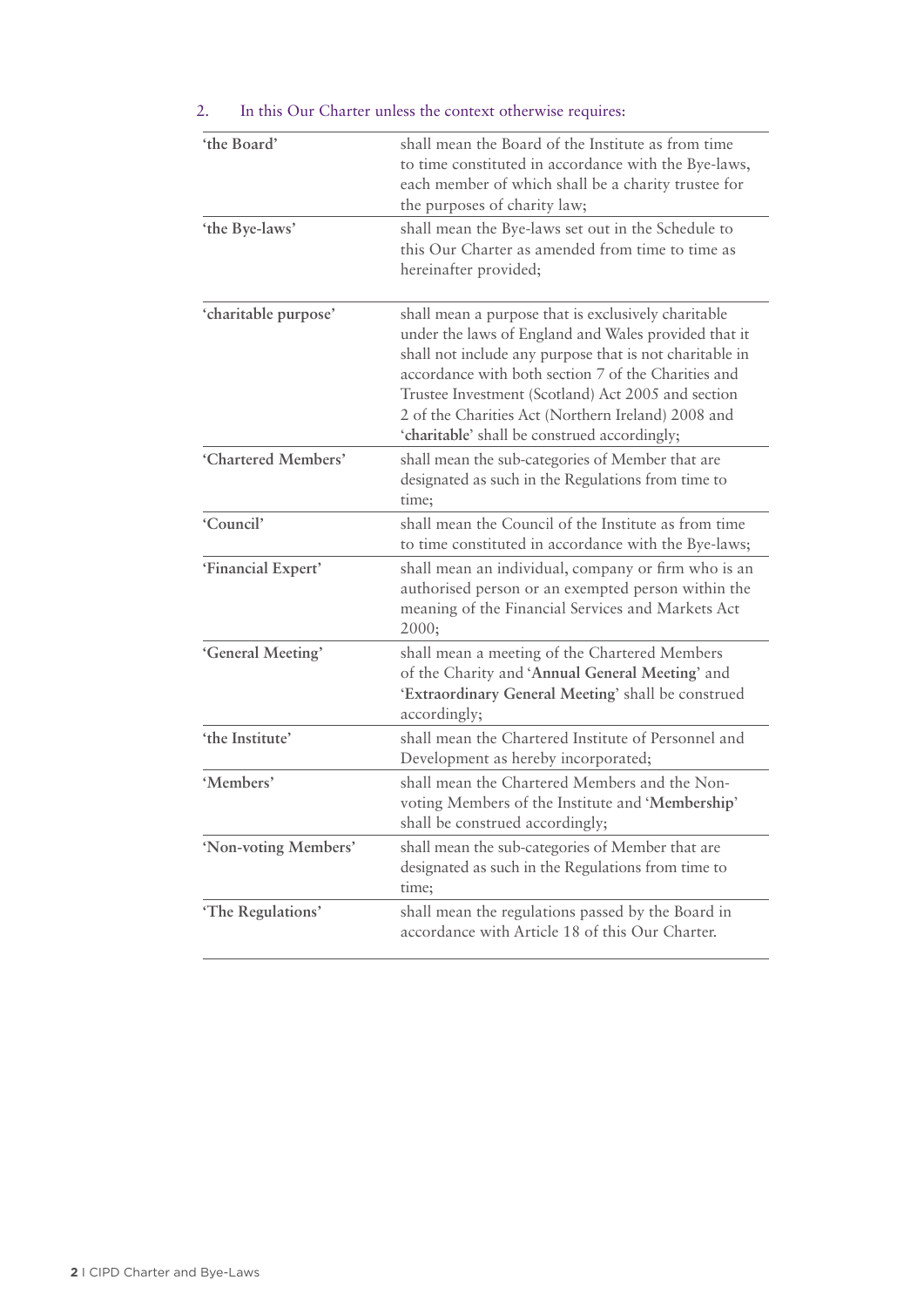- 2.1 Words importing the singular number only shall include the plural number and vice versa, words importing the masculine gender only shall include the feminine gender and words importing persons shall include corporations.
- 2.2 Any reference to a statute, statutory provision or subordinate legislation ('legislation') shall (except where the context otherwise requires) be construed as referring to such legislation as amended and in force from time to time and to any legislation which re-enacts or consolidates (with or without modification) any such legislation.
- 3. The objects for which the Institute is established are the promotion of the art and science of the management and development of people for the public benefit.
- 4. In furtherance of the objects of the Institute but not otherwise the Institute shall have the following powers:
	- 4.1 To establish programmes of education and training and continuing professional development with recognised standards of achievement to support the systematic development and accreditation of Members;
	- 4.2 To undertake or promote research and other projects and to publish the results of such research;
	- 4.3 To organise conferences, lectures, seminars, workshops, training programmes and other educational events;
	- 4.4 To write, print, publish, issue, produce and circulate materials in any medium;
	- 4.5 To award scholarships, bursaries, prizes and other grants;
	- 4.6 To establish and maintain a library and associated information services;
	- 4.7 To establish, promote and monitor standards of competence, good practice, conduct and ethics and to issue codes of professional conduct and statements of good practice;
	- 4.8 To organise the activities of Members through branches or other structures and provide educational, advisory and other services to Members at local, national and international levels for their continuing professional development;
	- 4.9 To establish, develop and maintain links and to exchange information with other bodies and organisations at local, national and international level;
	- 4.10 To obtain any Supplemental Charter, Act of Parliament or other order or authority which will assist the Institute to carry its objects into effect or to promote, support or oppose legislative or other measures or procedures affecting the interests of the Institute;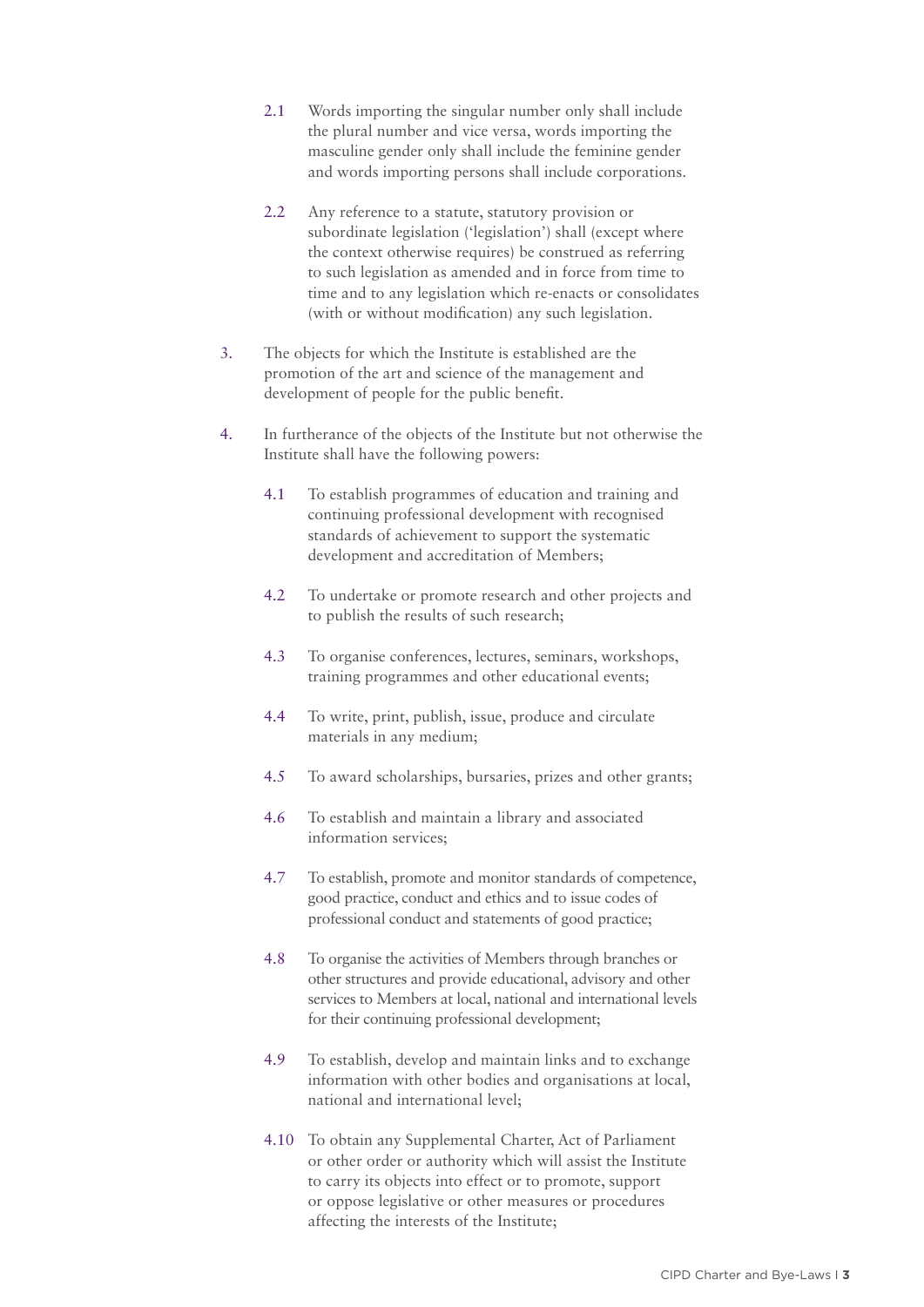- 4.11 To purchase, take on lease or in exchange, hire or otherwise acquire any real and personal property and to erect, improve and maintain buildings which may be necessary for any of the purposes of the Institute;
- 4.12 Subject to such consents as may be required by law to sell, lease, mortgage, exchange, dispose of or otherwise deal with and turn to account all or any part of the property of the Institute;
- 4.13 Subject to such consents as may be required by law to borrow or raise money for the purposes of the Institute on such terms and on such security as may be thought fit including making reasonable charges for any services provided hereunder;
- 4.14 To raise funds (but not by means of carrying on a trade or business on a continuing basis which is for the principal purpose of raising funds rather than for the purpose of actually carrying out the objects of the Institute, unless the income of the Institute from that trade or business is exempt from tax by reason of any legislation or concession from time to time in force);
- 4.15 To establish, support or manage or aid in the establishment, support or management of other charitable associations or institutions and to subscribe, lend or guarantee money for charitable purposes connected with the purposes of the Institute or calculated to further its objects;
- 4.16 To undertake and execute any charitable trusts which may lawfully be undertaken by the Institute;
- 4.17 To set aside funds for special purposes or as reserves against future expenditure;
- 4.18 To invest the monies of the Institute not immediately required for its own purposes in or upon such investments, securities, or property (including but not limited to the establishment or acquisition of trading or other subsidiaries of any kind) as may be thought fit anywhere in the world, whether or not such investments produce income;
- 4.19 To delegate the management of investments to a Financial Expert on terms that:-
	- (a) the investment policy is set down in writing for the Financial Expert by the Board;
	- (b) the performance of the investments is reviewed regularly with the Board;
	- (c) the Board is entitled to cancel the delegation arrangement at any time;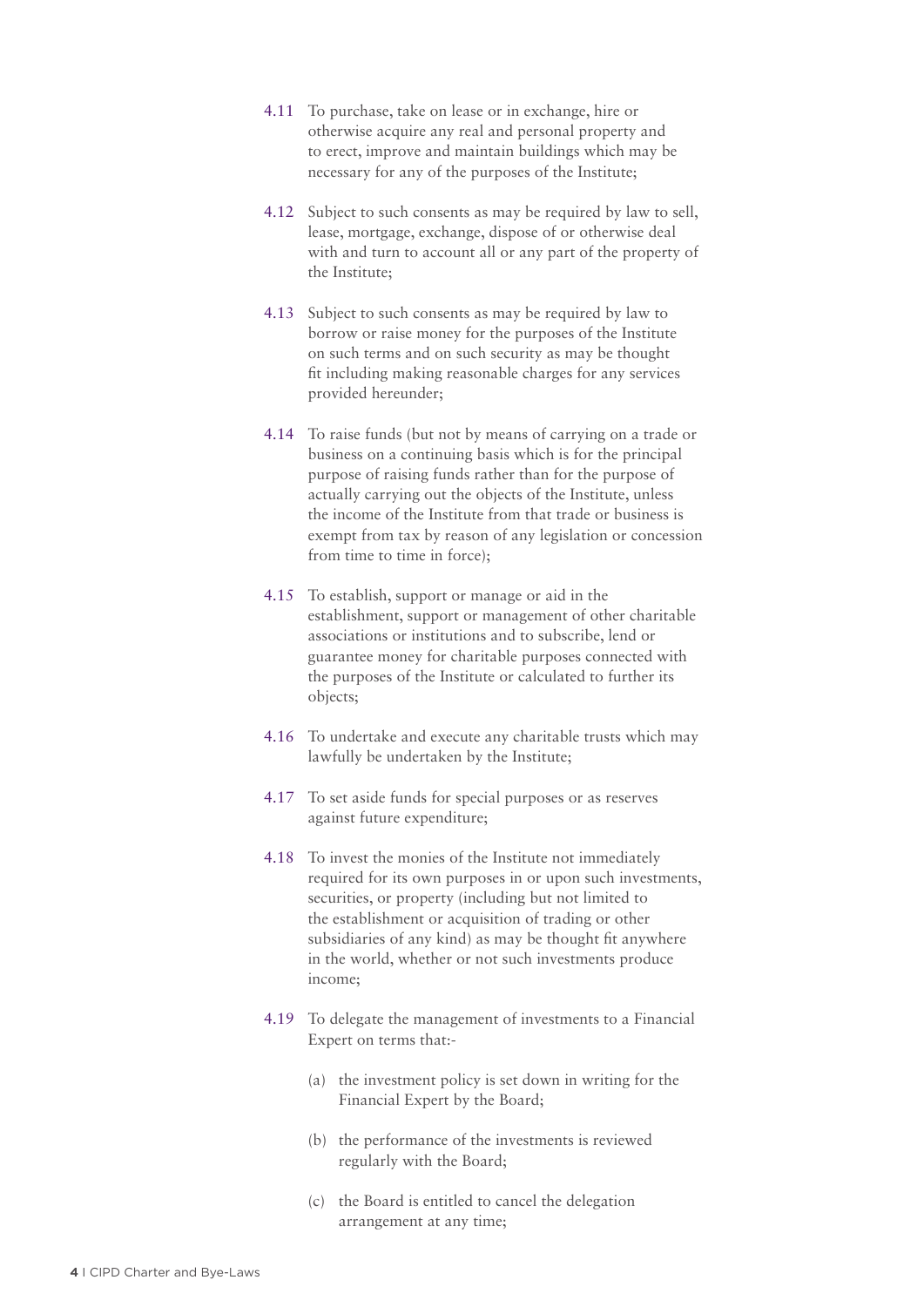- (d) the investment policy and the delegation arrangement are reviewed at least once each calendar year;
- (e) all payments to the Financial Expert are on a scale or at a level which is agreed in advance and are notified promptly to the Board; and
- (f) the Financial Expert must not do anything outside the powers of the Institute;
- 4.20 To arrange for investments or other property of the Institute to be held in the name of a nominee (being a corporate body registered or having an established place of business in England and Wales) under the control of the Board or of a Financial Expert acting under its instructions and to pay any reasonable fee required;
- 4.21 To participate in the direct debiting scheme as an originator for the purpose of collecting subscriptions and/ or other amounts due to the Institute and to execute any indemnity required by the banks upon whom direct debits are to be originated;
- 4.22 To purchase, acquire, or undertake all or any of the property, liabilities and engagements of charitable bodies with which the Institute may amalgamate, affiliate or cooperate;
- 4.23 To pay out of the funds of the Institute the cost of any premiums in respect of any insurance or indemnity to cover the liability of the members of the Board (or any of them) who are 'charity trustees' as defined in section 117 Charities Act 2011 which by virtue of any rule of law would otherwise attach to them in respect of any negligence, default, breach of duty, breach of trust of which they may be guilty in relation to the Institute; provided that any such insurance or indemnity shall not extend to any claim arising from criminal or wilful or deliberate neglect or default on the part of the members of the Board (or any of them);
- 4.24 To do all such other lawful things as shall further the attainment of the above objects or any of them.
- 5. The income and property of the Institute from whatever source shall be applied solely towards the promotion of its objects as set forth in this Our Charter, and no portion of such income and property shall be paid or transferred directly or indirectly by way of dividend, bonus, or otherwise howsoever by way of profit to the Members (and save as hereinafter provided no members of its Board shall be appointed to any office of the Institute paid by salary or fees or receive any remuneration or other benefit in money or money's worth from the Institute). Provided that this does not prevent the payment in good faith by the Institute: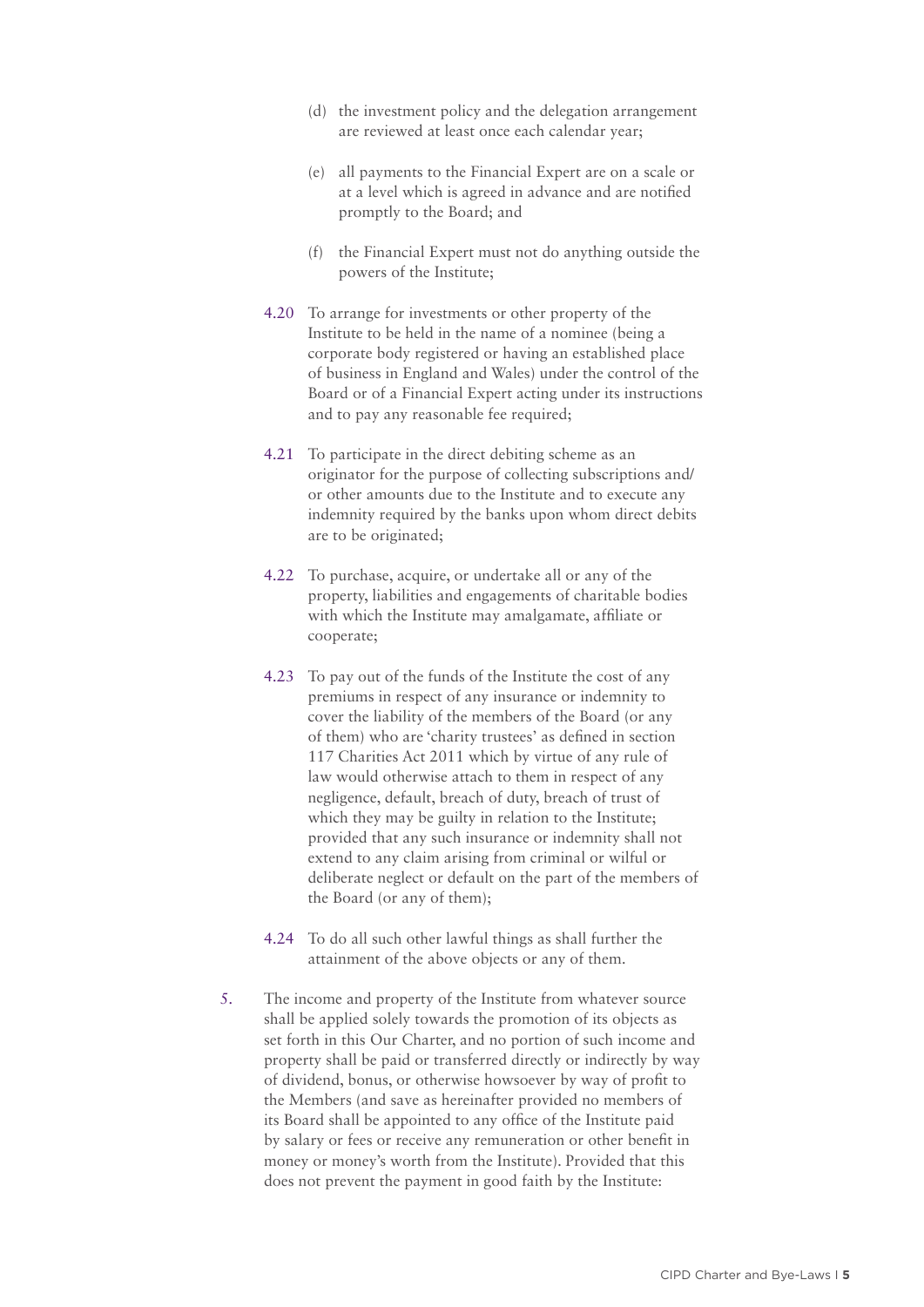- (a) of reasonable and proper remuneration to any Member, officer or servant of the Institute (save as hereinafter provided not being a member of its Board) for any services rendered to the Institute;
- (b) of reasonable and proper remuneration to the Chief Executive of the Institute for the time being (notwithstanding that he or she may be a member of the Board) for services rendered to the Institute on condition that he or she shall not attend any meeting or vote on any resolution relating to his or her appointment or employment or to any payment made or to be made to him or her by the Institute;
- (c) of interest on money lent by any Member (or member of its Board) at a reasonable and proper rate;
- (d) of any reasonable and proper rent for premises demised or let by any Member (or member of its Board);
- (e) of fees, remuneration or other benefits in money or money's worth to a company of which a member of the Board may be a member holding no more than 1% of the capital of the company;
- (f) of reasonable and proper premiums in respect of trustee's indemnity insurance paid or in furtherance of 4.23 above; and
- (g) to any member of Council, the Board and committees of reasonable travelling, hotel and other out-of-pocket expenses properly incurred by them in connection with the discharge of their duties.
- 6. There shall be a Council of the Institute, constituted in accordance with the Bye-laws, which shall be an advisory body and have the specific powers and duties conferred on it by the Bye-laws.
- 7. There shall be a Board of the Institute, constituted in accordance with the Bye-laws, which shall have the management and administration of the property of the Institute and the conduct of its business together with all such other powers and duties as may be conferred upon it by the Bye-laws.
- 8. There may be a Patron of the Institute who shall be such person as may from time to time accept that office on the invitation of Council.
- 9. There shall be a President of the Institute who shall serve for a term of three years. A retiring President shall be eligible for re-election as the Bye-laws shall prescribe.
- 10. Honorary Officers, members of Council and of the Board shall be elected and appointed in such manner and hold office on such terms and for such periods as the Bye-laws and Regulations shall prescribe.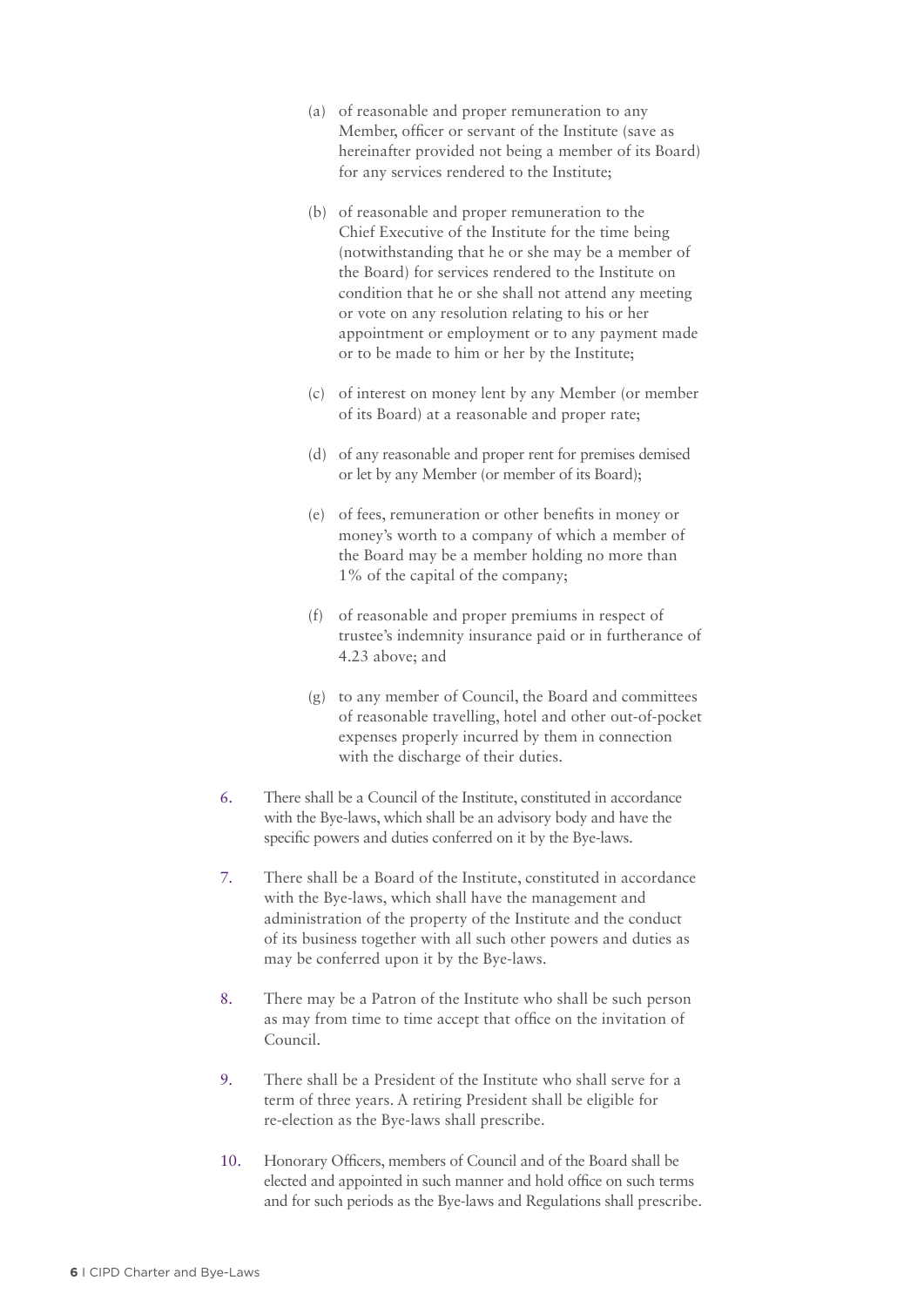- 11. Members of Council and of the Board shall be Chartered Members, except in exceptional cases when the Board may waive this requirement if it is agreed to be in the best interests of the Institute to do so.
- 12. There may be Honorary Expert Advisers of the Institute who shall be appointed as the Regulations shall prescribe.
- 13. There shall be such categories and sub-categories of Members as the Regulations shall prescribe.
- 14. Meetings of the Institute shall be convened and the proceedings thereat regulated as the Bye-laws and Regulations shall prescribe.
- 15. The affairs of the Institute shall be managed and regulated in accordance with the Bye-laws.
- 16. The Bye-laws shall remain in force until revoked, amended or added to by a resolution passed by a majority of not less than three-quarters of the Chartered Members present in person or by proxy and entitled to vote at an Annual General Meeting or at an Extraordinary General Meeting convened for that purpose: PROVIDED that no such revocation, amendment or addition as aforesaid shall come into force until approved by Our Privy Council and a certificate under the hand of the Clerk of Our said Council shall be conclusive evidence of such approval.
- 17. The Institute may revoke, amend or add to any of the provisions of this Our Charter by a resolution passed by a majority of not less than three-quarters of the Chartered Members present in person or by proxy and entitled to vote at an Annual General Meeting or at an Extraordinary General Meeting convened for that purpose and any such revocation, amendment or addition shall, when allowed by Us, Our Heirs or Successors in Council, become effectual so that this Our Charter shall thenceforth continue and operate as though it had been originally granted and made accordingly. This provision shall apply to this Our Charter, and to any Supplemental Charter granted to the Institute, as revoked, amended or added to in the above manner.
- 18. Subject to the provisions of this Our Charter and the Bye-laws, the Board may make such Regulations as it considers necessary or desirable for the purpose of carrying out the objects of the Institute and shall specify when such Regulations are to come into effect. Such Regulations may revoke, amend or add to, the Regulations from time to time in force.
- 19. The Bye-laws may direct that any of the matters authorised or directed in this Our Charter to be prescribed or regulated by the Bye-laws shall be prescribed or regulated by Regulations or by decisions made by the Board, provided that any such further prescriptions, Regulations or decisions shall not be repugnant to the provisions of the Bye-laws or of this Our Charter.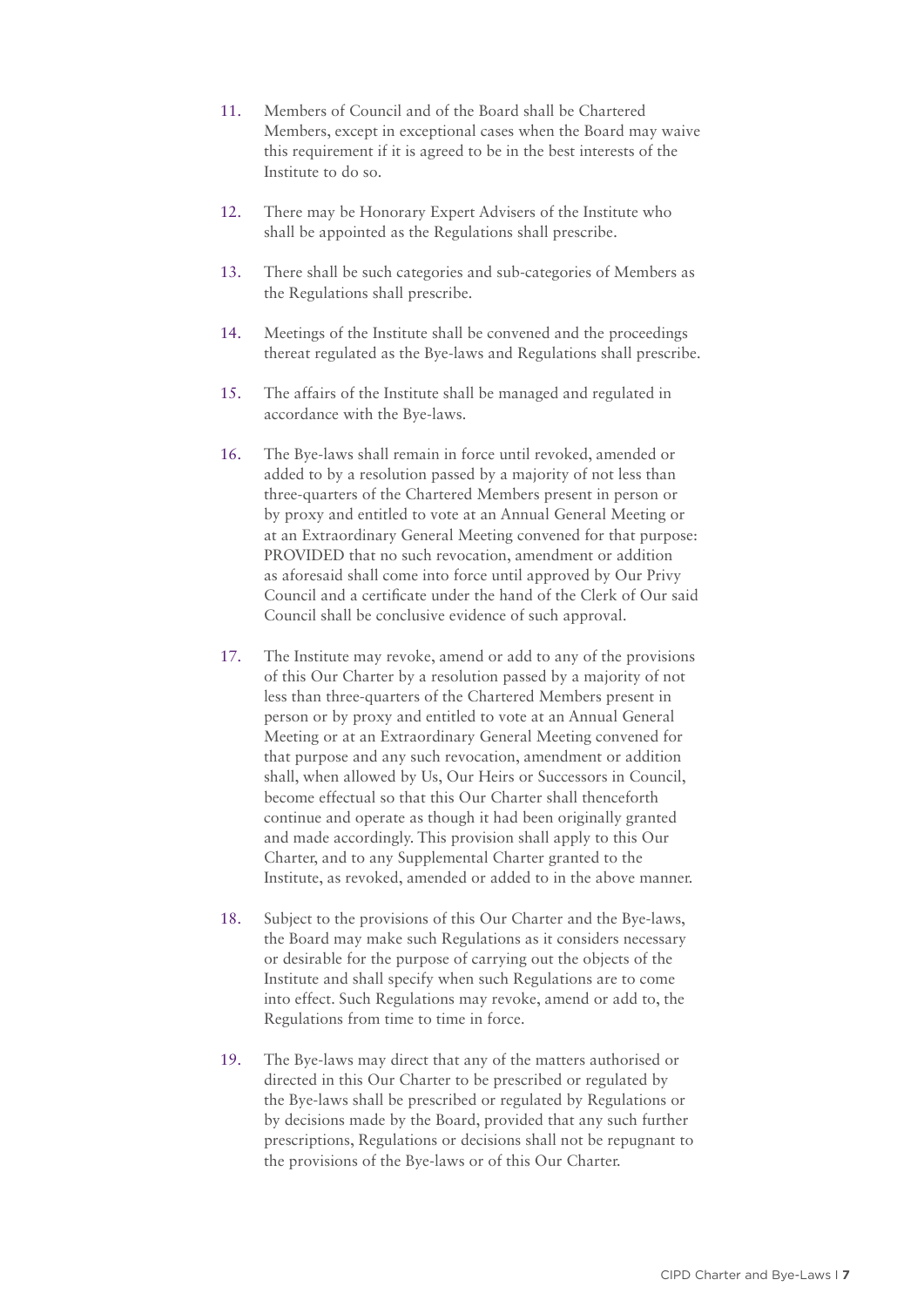- 20. It shall be lawful for the Institute at an Annual General Meeting or an Extraordinary General Meeting by a resolution passed by a majority of not less than three-quarters of the Chartered Members present in person or by proxy and entitled to vote at an Extraordinary General Meeting duly convened for that purpose to surrender this Our Charter subject to the sanction of Us, Our Heirs or Successors in Council and on such terms as We or They may consider fit and to wind up or otherwise deal with the affairs of the Institute in such manner as shall be directed by such Extraordinary General Meeting or in default of such direction as the Board shall think expedient having due regard to the liabilities of the Institute for the time being. If, on the winding up or the dissolution of the Institute, there shall remain, after the satisfaction of all its debts and liabilities, any property whatsoever, it shall not be paid or distributed among the Members or any of them, but shall, subject to any special trusts affecting it, be given or transferred to some other charitable institution or institutions having objects similar to the objects of the Institute, and which shall prohibit the distribution of its or their income and property to an extent at least as great as is imposed on the Institute under or by virtue of Article 5 hereof, such institution or institutions to be determined by the Chartered Members of the Institute at or before the time of dissolution, and in so far as effect cannot be given to such provision then to some other charitable object.
- 21. And We do for Ourselves, Our Heirs and Successors grant and declare that this Our Charter or the enrolment of it shall be in all things valid and effectual in law according to its true intent and meaning and shall be taken, construed and adjudged in the most favourable and beneficial sense and for the best advantage of the Institute and the promotion of its objects as well as in Our Courts of Record as elsewhere notwithstanding any non-recital, mis-recital, uncertainty or imperfection.
- 22. This our Charter shall take effect on the first day of July 2000.

IN WITNESS whereof We have caused these Our Letters to be made Patent.

WITNESS Ourself at Westminster the  $\lceil \cdot \rceil$  day of  $\lceil \cdot \cdot \rceil$  in the  $\lceil \cdot \cdot \rceil$  year of Our Reign.

BY WARRANT UNDER THE QUEEN'S SIGN MANUAL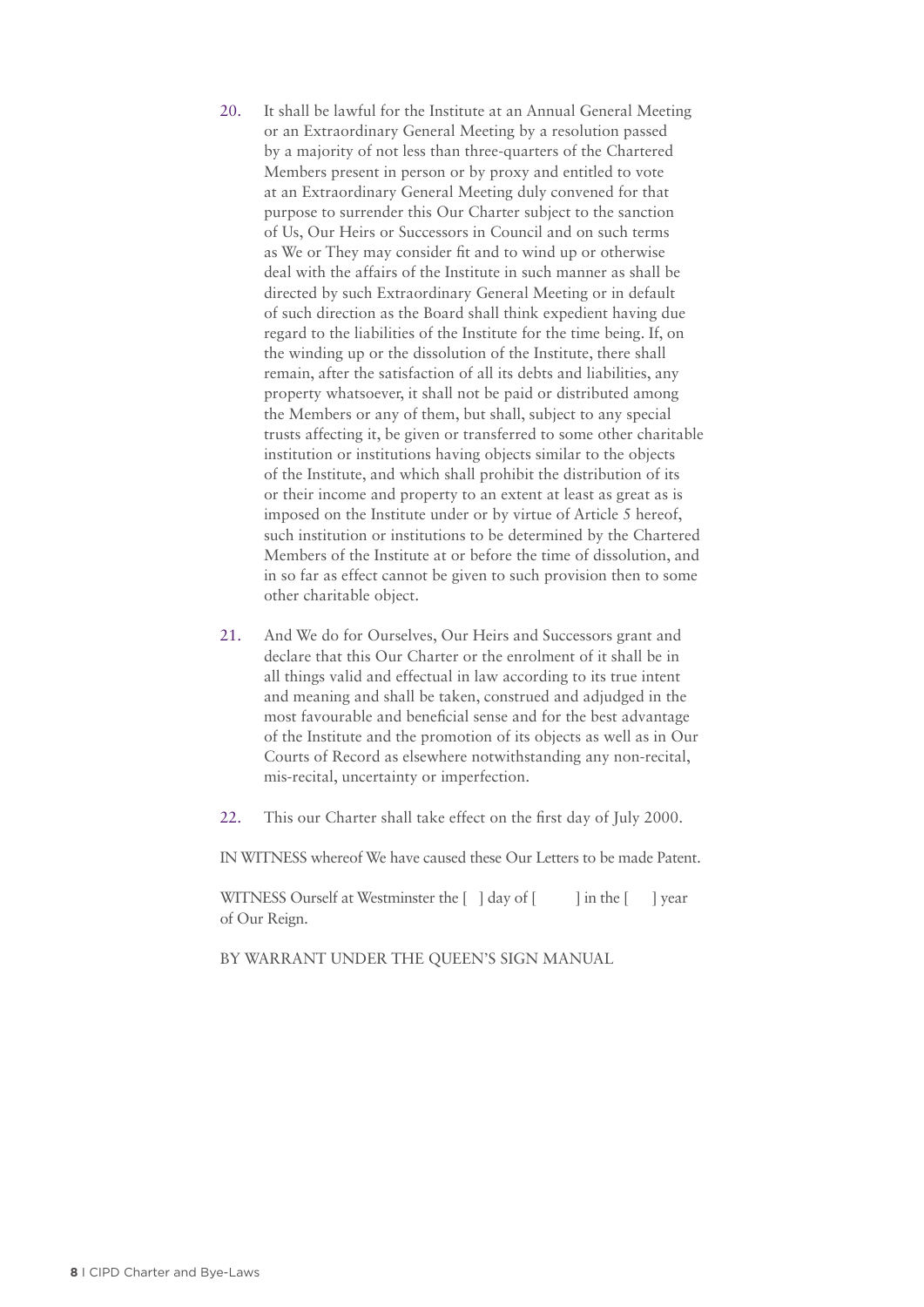# **Schedule**

The Bye-Laws

1. In these Bye-laws:

| 'the Charter'               | means the Charter granted to the Institute in<br>2000 as amended from time to time, whether by<br>Supplemental Charter or otherwise; |
|-----------------------------|--------------------------------------------------------------------------------------------------------------------------------------|
| 'Chief Executive'           | means the chief executive of the Institute for<br>the time being;                                                                    |
| 'the Elected Board Members' | means the members of the Board elected by<br>the Council in accordance with Bye-law 20;                                              |
| 'electronic communication'  | means electronic communication as defined in<br>the Electronic Communications Act 2000;                                              |
| 'Office'                    | means the main office of the Institute whose<br>address is listed on the Register of Charities;                                      |
| 'Secretary'                 | means the person for the time being holding<br>such office; and                                                                      |

Expressions referring to writing shall refer (to the extent permissible by law) to a legible document on paper including a fax message and electronic mail that is capable of being reproduced in paper form; and

References to statutory provisions shall be construed as references to those provisions as amended or re-enacted from time to time.

Words used in the Charter shall have the same meanings when used in the Bye-laws.

- 2. Membership
	- 2.1 There shall be two categories of Membership of the Institute: Chartered Members and Non-voting Members. Provisions relating to these categories and any sub-categories of Membership of the Institute shall be contained in Regulations made from time to time by the Board which shall include (but shall not be limited to):
		- (a) The method and terms of admission and termination of Membership; and
		- (b) The rights, privileges and obligations (including the use of certificates and affixes) of each category (and any sub-category of each category) of Membership.
	- 2.2 Membership of the Institute in each category shall be conditional on the payment of the appropriate subscription and compliance with the requirements for continuing professional development in accordance with Regulations which the Board considers from time to time to be appropriate.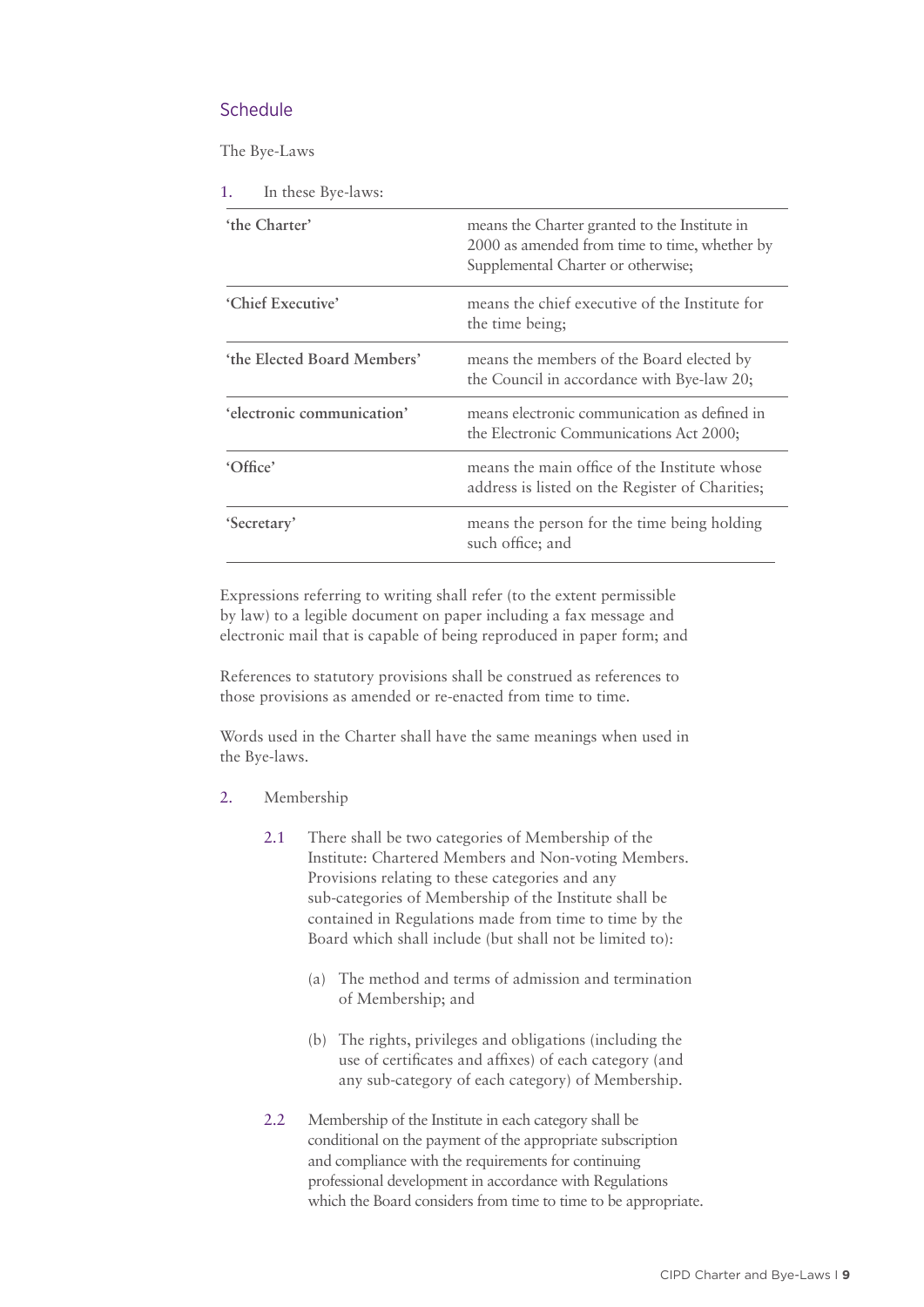# 3. Certificates and affixes

- 3.1 The Board may by Regulations provide for the form of certificate to be issued to Members.
- 3.2 Members who meet the Institute's requirements in respect of the Institute's professional standards, experience, and continuing professional development, in accordance with such Regulations as the Board considers from time to time to be appropriate, shall be eligible to use such designatory letters as may be set out in the Regulations.

#### 4. Admission to Membership

- 4.1 The existing members of the former Institute and such other individuals as are admitted to Membership in accordance with these Bye-laws shall be Members.
- 4.2 The Board shall, subject to these Bye-laws, elect to Membership applicants of good character who meet the educational and professional requirements of the Institute as laid down from time to time. The Board may by such Regulations as it thinks fit, impose conditions as to eligibility for Membership and for the continuance of Membership relating to such matters as the Board thinks appropriate.
- 4.3 An individual who wishes to become a Member or to transfer from one or category (or sub-category) of Membership to another shall deliver to the Institute a written application in such form as the Board shall from time to time require.
- 4.4 An application for Membership or for transfer from one category (or sub-category) of Membership to another shall be determined by the Board which may in its absolute discretion:-
	- (a) admit an applicant to Membership;
	- (b) transfer an applicant to a different category (or subcategory) of Membership;
	- (c) require an applicant to submit additional information before making any decision;
	- (d) decline to accept an applicant as a Member; or
	- (e) decline to transfer an applicant from one category (or sub-category) of Membership to another.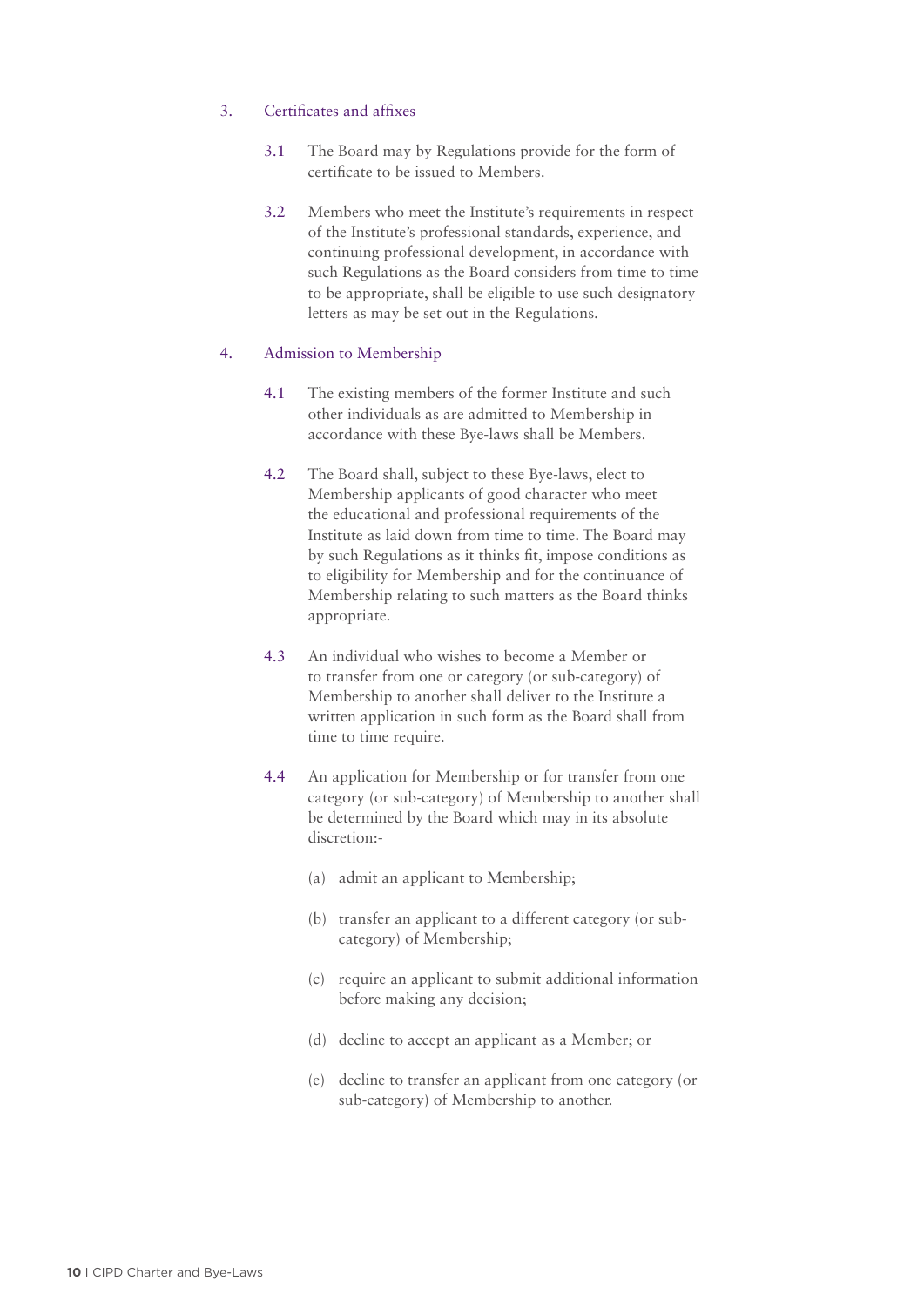# 5. Termination of Membership

#### 5.1 A Member shall cease to be a Member:-

- (a) on the expiry of at least 28 days' notice to the Institute of his or her intention to resign as a Member;
- (b) if any subscription or other sum payable by the Member to the Institute is not paid on the due date and remains unpaid 28 days after notice served on the Member by the Institute informing the Member that Membership will be terminated if it is not paid. The Board may in its absolute discretion re-admit to Membership any person removed from Membership on this ground on payment of such sum in respect of the sum due as the Board may determine;
- (c) if the Board resolves that the Member be expelled. Such a resolution shall not be passed unless the Member has been given not less than 14 days' notice of the fact that the resolution is to be proposed, specifying the misconduct or circumstances alleged to justify expulsion, and has been afforded a reasonable opportunity of being heard by or of making written representations to the Board.
- 5.2 Any Member who ceases to be a Member in accordance with this Bye-law shall remain liable for all subscriptions and other sums due from the Member up to and including the date when he or she ceases to be a Member.

#### 6. Fees and subscriptions

- 6.1 Council may in its discretion levy admission fees, transfer fees and annual subscriptions on Members at such rates and upon such terms as it shall from time to time determine and may levy different rates on different categories (or sub-categories) of Members. In determining the level of such fees and subscriptions, Council shall consider the recommendations of the Board and the requirement to take into account the guidance published by the Charity Commission on public benefit.
- 6.2 Council may in its absolute discretion reduce, suspend or waive the amount of any admission or transfer fee or annual subscription payable by any Member or any category (or sub-category) of Member and may permit payment by instalments.
- 6.3 Save where payment by instalment is permitted, a decision to admit a new Member or to transfer a Member from one category (or sub-category) of Membership to another shall not be effective until the appropriate fee (if any) has been paid in full.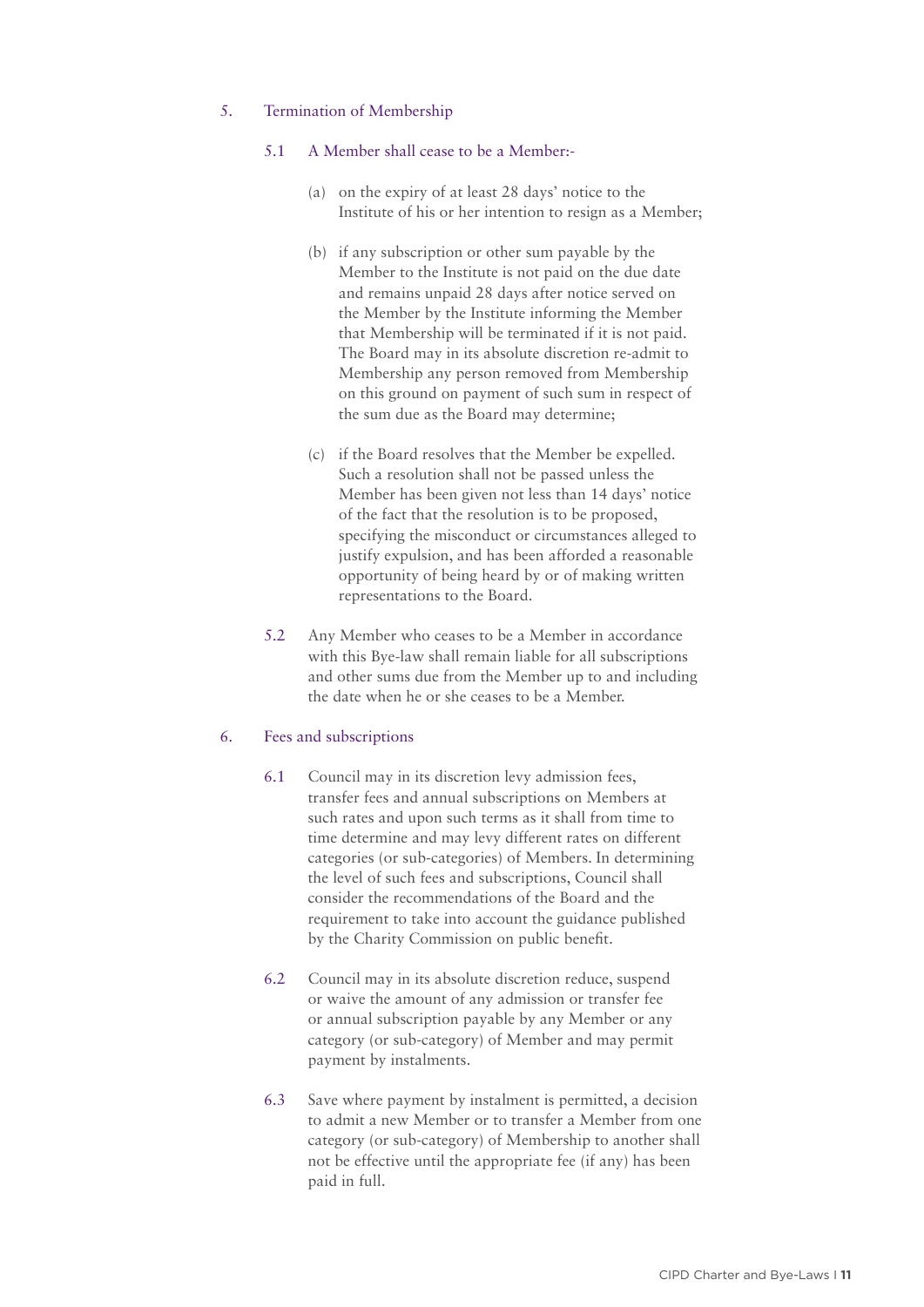# 7. Professional conduct

- 7.1 Council shall have responsibility for the professional standards to be adopted by Members including all matters of professional conduct and ethics relating to the maintenance of such professional standards.
- 7.2 Council shall, in collaboration with such committee or committees as the Board may prescribe, make and may amend Regulations concerning professional conduct to be observed by all Members and such Regulations shall prescribe a code of professional conduct which all Members will be required to observe and shall provide a disciplinary procedure for Members who fail to observe the Regulations and code. Such disciplinary procedure shall accord in all respects with the rules of natural justice and, in particular, shall provide that the Member involved shall:-
	- (a) receive adequate notice of any allegations;
	- (b) have an opportunity to refute such allegations;
	- (c) be allowed to be accompanied at any hearing;
	- (d) be entitled to call and cross-examine witnesses; and
	- (e) be able to appeal any decision that is made.

#### 8. Branches

- 8.1 Council shall have power to establish one or more branches of the Institute. Each branch shall be constituted and its affairs carried on in accordance with Regulations laid down from time to time by Council and Council shall have power to dissolve any such branch or to direct that a branch shall amalgamate with another branch at any time after it has been formed.
- 8.2 The Board may make contributions towards or otherwise provide for all or any of the expenses of branches as the Board shall think fit.

# 9. General Meetings

- 9.1 The Institute shall in each year hold an Annual General Meeting in addition to any other meetings held in that year and shall specify the meeting as such on notices calling it. Not more than 15 months shall elapse between the date of one Annual General Meeting of the Institute and the next. The Annual General Meeting shall be held at such time and place as the Board shall decide.
- 9.2 All General Meetings other than Annual General Meetings shall be called Extraordinary General Meetings.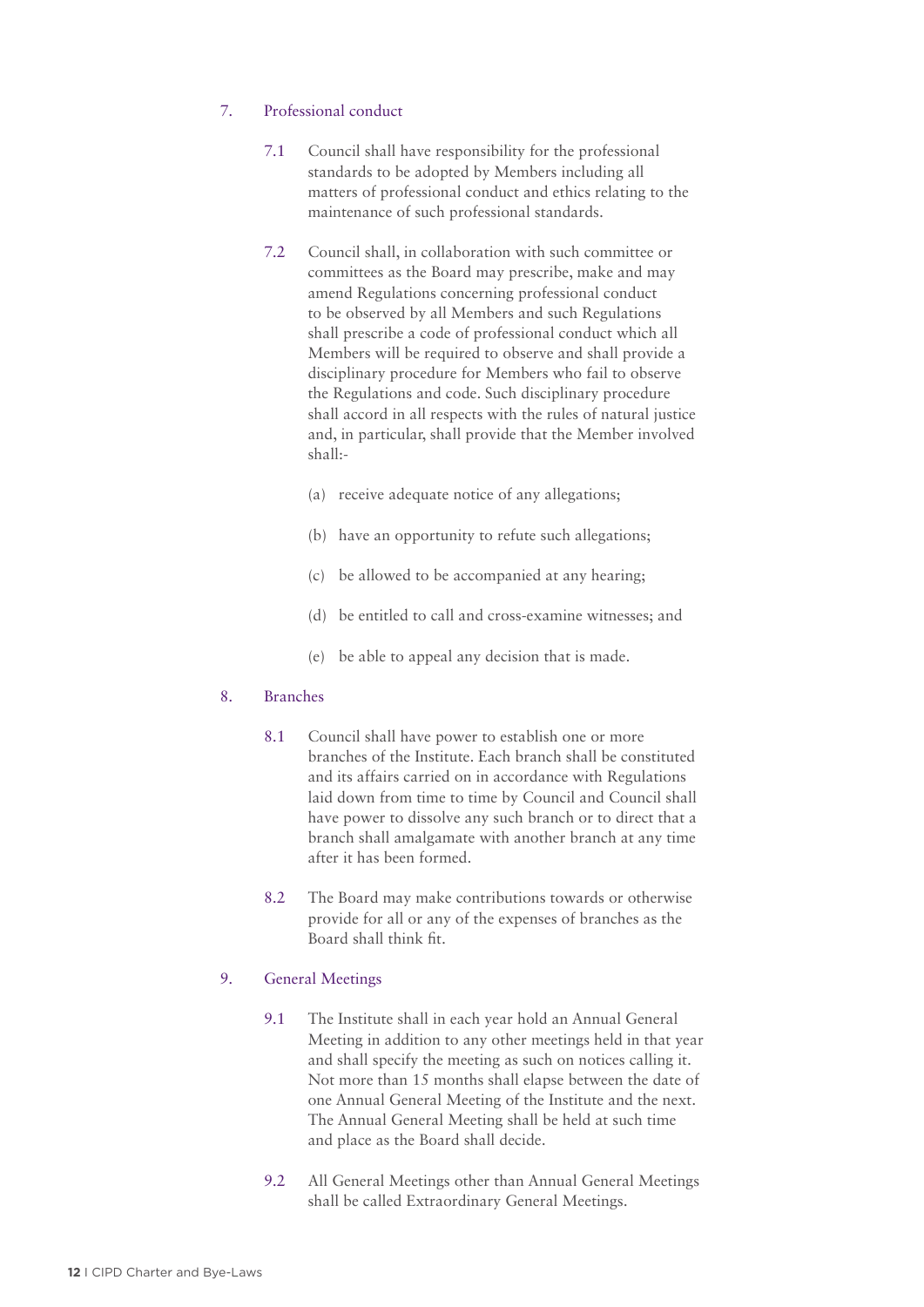- 9.3 Council or the Board may at any time call a General Meeting.
- 9.4 On the requisition of no fewer than 10% of the Chartered Members the Board shall convene an Extraordinary General Meeting for a date not later than eight weeks after receipt of the requisition. Such Chartered Members' written requisition shall specify the object of the proposed meeting, shall be signed by the requisitionists and deposited at the Office marked for the attention of the Secretary.

#### 10. Notice of General Meetings

An Annual General Meeting shall be called by at least 21 days' notice. An Extraordinary General Meeting shall be called by at least 14 days' notice. The notice shall specify the time and place of the meeting and the general nature of the business to be transacted. The notice shall be given to the Chartered Members and to the Institute's auditors. The accidental omission to give notice of a General Meeting or the non-receipt of such notice by any person entitled to receive the same shall not invalidate any resolution passed or other proceeding at that meeting.

#### 11. Proceedings at General Meetings

No business shall be transacted at any meeting unless a quorum is present when the meeting proceeds to business. Thirty Chartered Members present in person or by proxy and entitled to vote on the business to be transacted shall be a quorum.

#### 12. Honorary Officers

Save as hereinafter provided the Honorary Officers of the Institute shall consist of:-

- (a) the President;
- (b) the Honorary Treasurer; and
- (c) the Vice-President Membership and Professional Development.

#### 13. President and Immediate Past President

- 13.1 The President shall be elected by the Chartered Members at an Annual General Meeting for a term of three years in such manner as Council shall determine.
- 13.2 If a casual vacancy arises in the office of President the Board shall fill the vacancy for President until the next Annual General Meeting. A person so appointed shall hold office until the next Annual General Meeting but this period shall not be counted for the purposes of Bye-law 13.1.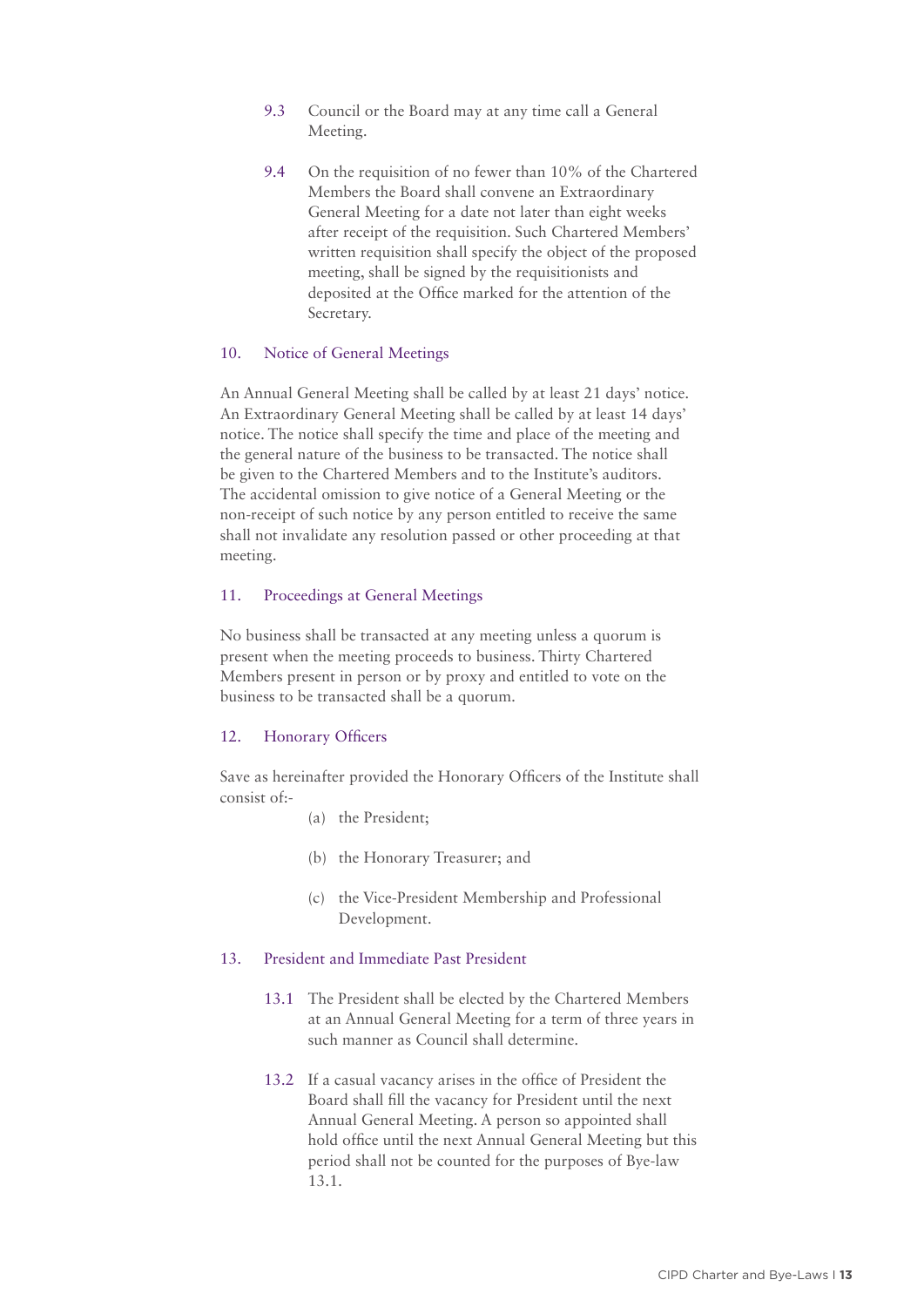13.3 A retiring President may be re-elected for one further term of up to three years. On his or her retirement from the office of President, if willing to act, he or she shall become the Immediate Past President of the Institute.

#### 14. Honorary Treasurer

#### Subject to Article 11:

- 14.1 The Honorary Treasurer shall be elected by the Chartered Members for a term of three years at an Annual General Meeting. An Honorary Treasurer so elected shall be eligible for re-election for one further term of up to three years.
- 14.2 If a casual vacancy arises in the office of Honorary Treasurer the Board shall appoint an individual with appropriate expertise to fill that vacancy. A person so appointed shall hold office until the next Annual General Meeting but this period shall not be counted for the purposes of Bye-law 14.1.

#### 15. Vice-President Membership and Professional Development

#### Subject to Article 11:

- 15.1 The Vice-President Membership and Professional Development shall be elected by the Chartered Members for a term of three years at an Annual General Meeting of the Institute in such manner as Council shall determine. He or she shall be eligible for re-election for one further term of up to three years.
- 15.2 If a casual vacancy arises in the office of Vice-President Membership and Professional Development, the Board may appoint an individual with specialist expertise to fill that vacancy. A person so appointed shall hold office until the next Annual General Meeting but this period shall not be counted for the purposes of Bye-law 15.1.

#### 16. Council

#### Council shall consist of:-

- (a) the Honorary Officers of the Institute;
- (b) the Chair of the Board;
- (c) the Chief Executive (subject to Bye-law 25.2);
- (d) one representative of each Branch appointed in such manner and for such period as Council shall from time to time determine; and
- (e) Elected Board Members being persons elected to the Board in accordance with Bye-law 20 below.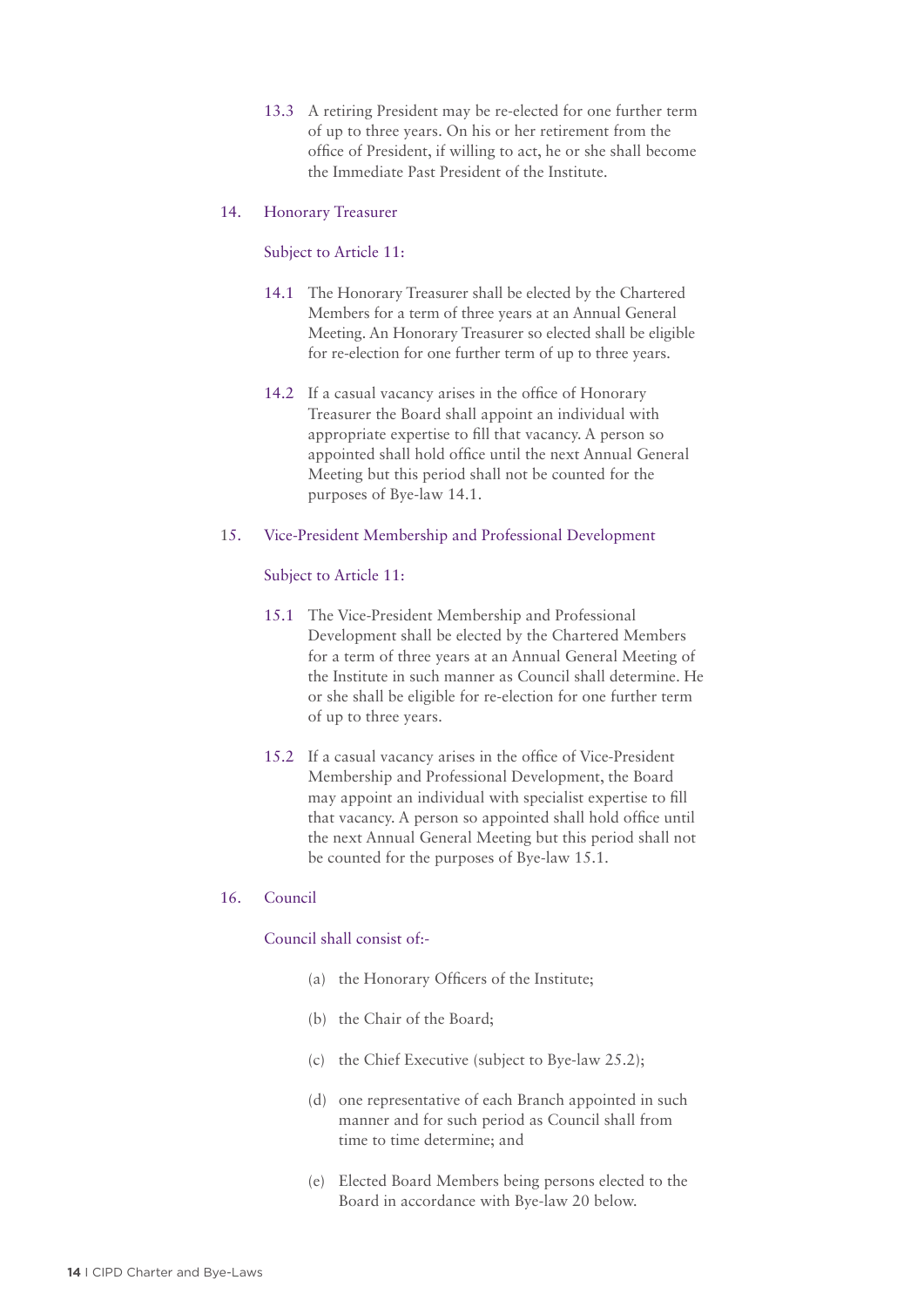#### 17. Proceedings of Council

- 17.1 The powers and responsibilities ascribed to Council in the Charter and these Bye-laws shall be exercised under the delegated authority of the Board.
- 17.2 Council shall meet together not less than twice in each year for the conduct of business and may adjourn and otherwise regulate meetings as it thinks fit. On the request of the President or of the Board or one third of any Branch representatives on Council the Secretary shall at any time call a special meeting of Council.
- 17.3 The quorum for meetings of Council shall be one third of its members when the meeting proceeds to business which shall include not less than one third of the duly appointed branch representatives. Meetings may be attended in person or remotely by such means as enables all participants to hear each other and which the Chair of Council deems suitable.
- 17.4 At every meeting of Council the President or his/her nominee shall preside but if neither is present within 15 minutes after the time appointed for holding the meeting the members of Council present shall choose one of their number to be chair of the meeting.
- 17.5 Questions arising at any meeting of Council shall be decided by a majority of votes. In the case of an equality of votes the chair of the meeting shall have a second or casting vote.

#### 18. The Board

#### The Board shall consist of not more than 12 persons as follows:-

- (a) the President;
- (b) the Honorary Treasurer;
- (c) the Chair of the Board;
- (d) the Chief Executive;
- (e) the Vice-President Membership and Education; and
- (f) up to seven Elected Board Members.

#### 19. Chair of the Board

19.1 At the first meeting of Council (not being a special meeting of Council) immediately following every third Annual General Meeting Council shall elect a Chair of the Board who will hold office for a term of three years expiring at the first meeting of Council immediately following the third Annual General Meeting after his or her election. A person so elected shall be eligible for re-election for a further term of up to three years.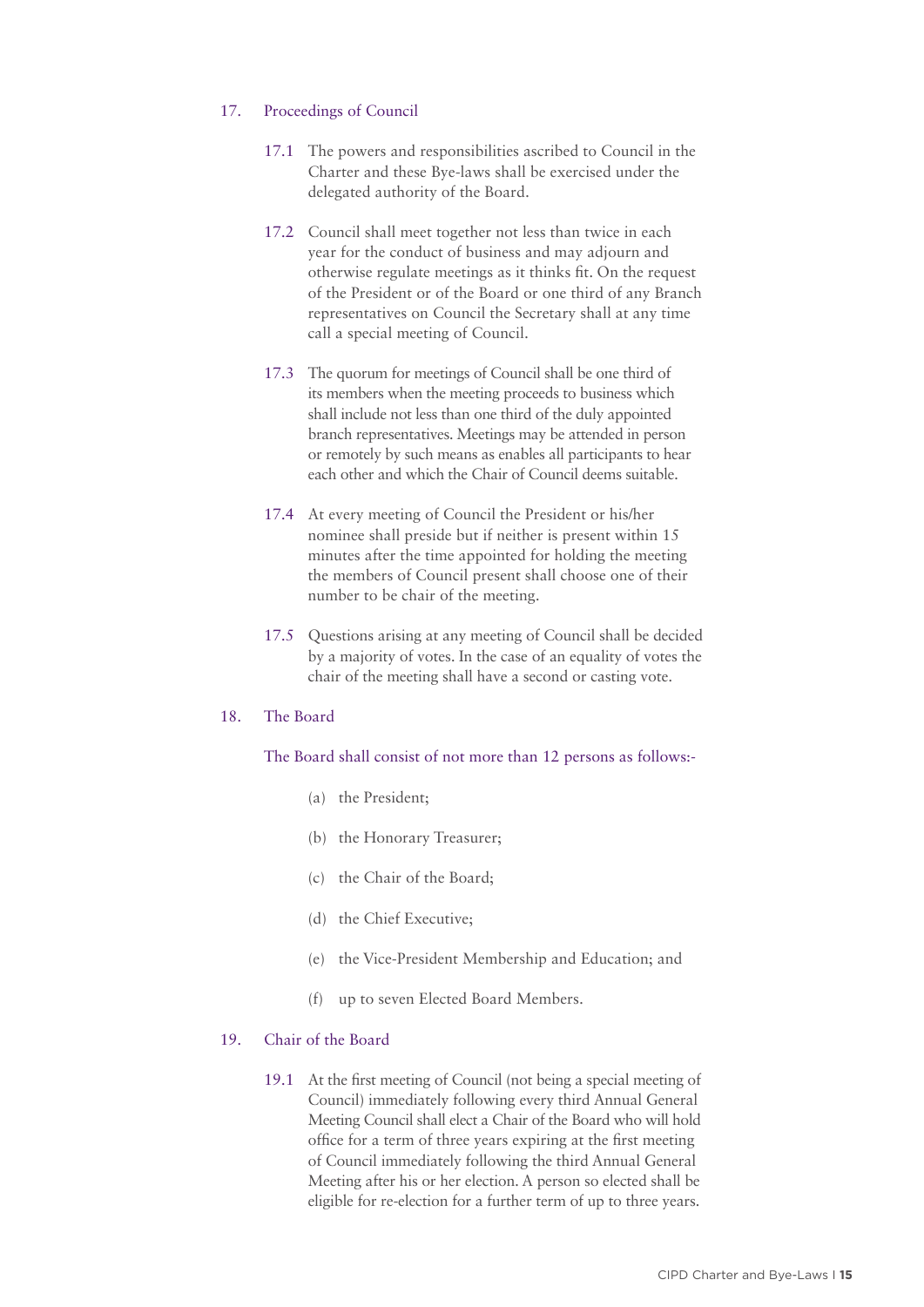19.2 The Board may appoint a person to be Chair of the Board to fill a casual vacancy. A person so appointed shall hold office until the first Council meeting (not being a special meeting of Council) immediately following the next Annual General Meeting and shall be eligible for re-election at that meeting but this period shall not be counted for the purposes of Bye-law 19.1.

#### 20. Elected Board Members

- 20.1 At the first meeting of Council (not being a special meeting of Council) immediately following each Annual General Meeting, Council shall elect such number of Elected Board Members as Council shall determine provided that the total number of Elected Board Members shall not exceed seven and provided further that the total number of members of the Board shall not exceed 12. An Elected Board Member shall hold office subject to retirement by rotation for a term of three years expiring at the first meeting of Council (not being a special meeting of Council) immediately following the third Annual General Meeting after his or her election or such shorter term as Council may determine whether at the time of his or her appointment or subsequently. The Elected Board Members to retire by rotation shall be those who have been longest in office since their last election or re-election, but as between those who became or were last re-elected on the same day, those to retire shall (unless otherwise agreed between themselves) be determined by lot. An Elected Board Member who retires by rotation may, if willing to act, be re-elected for a term of up to three years.
- 20.2 The Board may appoint a person who is willing to act as an Elected Board Member to fill a casual vacancy. A person so appointed shall hold office until the first Council meeting (not being a special meeting of Council) immediately following the next Annual General Meeting and shall be eligible for election at that meeting.

## 21. Disqualification and removal of Board Members

## 21.1 A person shall cease to be a member of the Board if he or she:-

- (a) becomes prohibited in law from being a director of a company;
- (b) becomes bankrupt or makes any arrangement or composition with his or her creditors generally;
- (c) resigns his or her office by notice in writing to the Institute;
- (d) is disqualified from being a charity trustee under the Charities Act 2011; or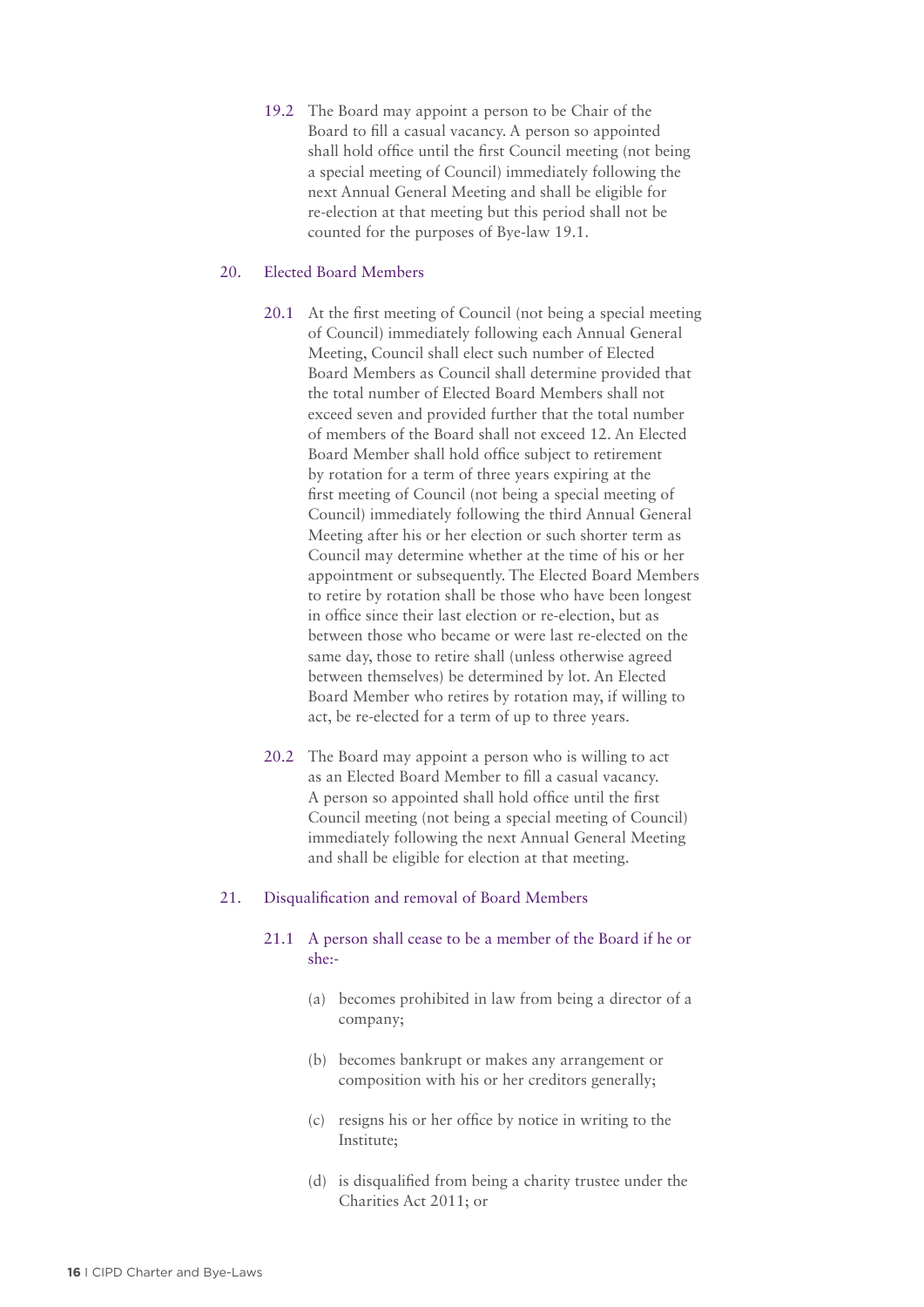- (e) shall fail without good reason to attend meetings for a period of six months.
- 21.2 The Board by a vote of not less than three-quarters of the Members present (in person or by proxy) and voting may at any time remove any Board Member if in their reasonable opinion either he or she has acted in any way that is contrary to the interests of the Institute or he or she is unable to carry out properly the duties of a Board Member.

#### 22. Powers of the Board

Subject to the provisions of the Charter and the Bye-laws the business of the Institute shall be managed by the Board which may exercise all the powers of the Institute. No alteration of the Charter or the Bye-laws shall invalidate any prior act of the Board which would have been valid if that alteration had not been made.

#### 23. Proceedings of the Board

- 23.1 Subject to the provisions of the Bye-laws, the Board may regulate its proceedings as it thinks fit. Meetings may be attended in person or remotely by such means as enables all participants to hear each other and which the Chair of the Board deems suitable. Resolutions at any meeting shall be decided by a majority of votes of those present. In the event of an equality of votes, the chair of the meeting shall have a second or casting vote.
- 23.2 The quorum for the transaction of the business of the Board shall be one third of its members then in office.
- 23.3 A resolution in writing signed by 75% of all the Board Members entitled to receive notice of a meeting of the Board or of any committee of the Board shall be as valid and effectual as if it had been passed at a meeting of the Board or of such committee respectively duly convened and held. Any such resolution may consist of several documents in the like form each signed by one or more Board Members or any such committee.
- 23.4 The Board may invite such persons as it considers appropriate to attend meetings of the Board. Such persons shall have no vote on any matter and are not required to be Chartered Members. They may be invited to attend specific meetings or a series of meetings during such period as the Board determines, up to a maximum period of three years.

#### 24. Committees

The Board may delegate any of its powers to committees and/or to Council. There shall be such committees as the Board may from time to time determine. Every such committee shall in the exercise of the powers so delegated conform to any Regulations that may be imposed on it by the Board.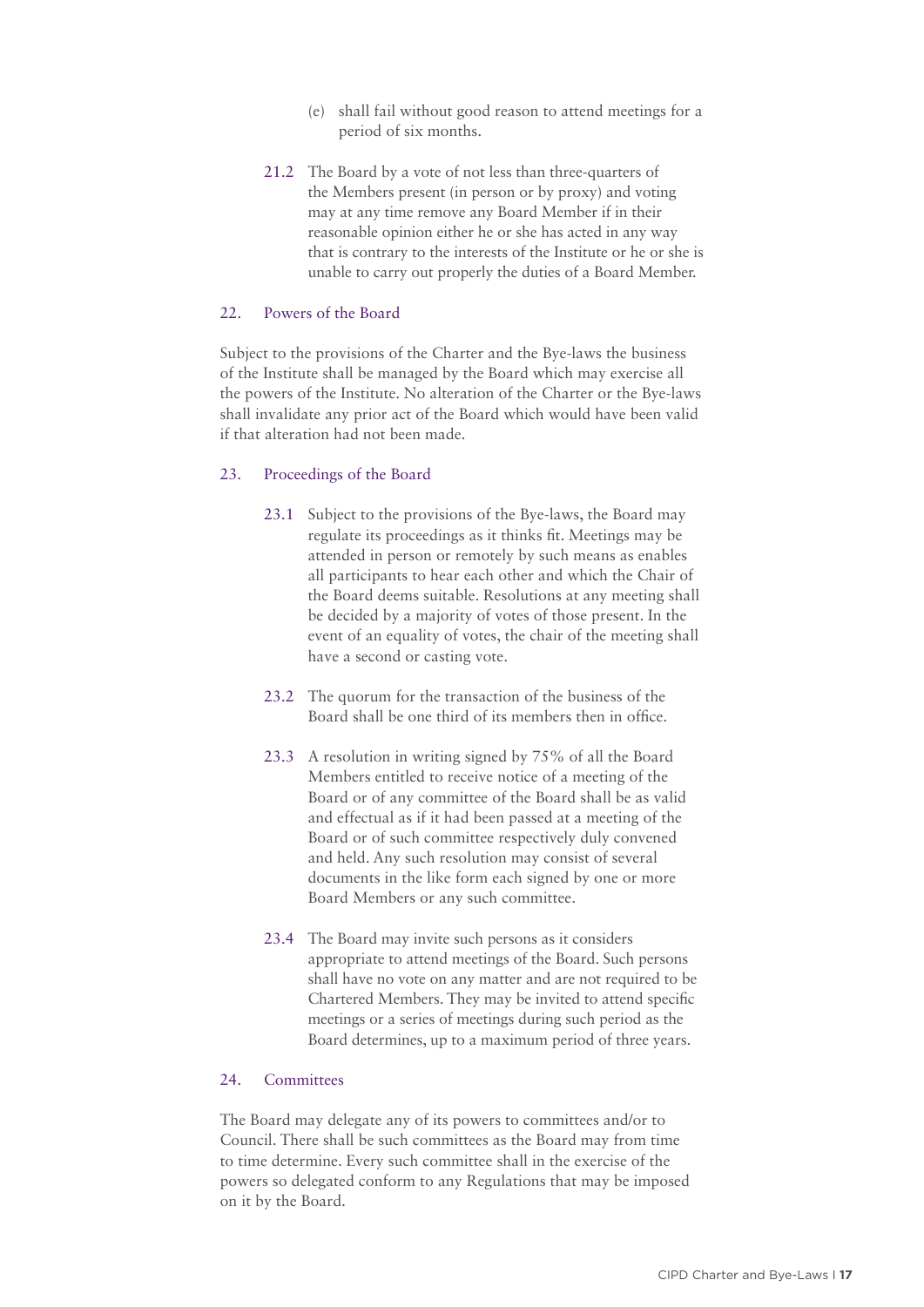#### 25. Chief Executive

- 25.1 The Chief Executive shall be appointed by the Board for such term, at such remuneration and upon such conditions as the Board shall think fit and any Chief Executive so appointed may be removed by the Board.
- 25.2 The Chief Executive shall act as the chief executive of the Institute and shall be a member of Council and of the Board unless the Board shall otherwise determine.

#### 26. Secretary

- 26.1 The Secretary shall be appointed by the Board for such term, at such remuneration and upon such conditions as the Board shall think fit and any Secretary so appointed may be removed by the Board.
- 26.2 The Board may from time to time by resolution appoint a person to act in place of the Secretary in the absence of the Secretary or if there be no Secretary or no Secretary capable of acting.

#### 27. Accounts

- 27.1 The Board shall cause proper books of account to be kept with respect to:-
	- (a) all sums of money received and expended by the Institute and the matters in respect of which such receipt and expenditure takes place;
	- (b) all sales and purchases by the Institute; and
	- (c) the assets and liabilities of the Institute.

Such books of account shall be such as are necessary to give a true and fair view of the state of affairs of the Institute and to explain its transactions. The books of account shall be kept at the Office or at such other place or places in Great Britain as the Board thinks fit and shall always be open to the inspection of the members of the Board.

27.2 At the Annual General Meeting in every year the Board shall lay before the Institute an income and expenditure account for the period since the last preceding account made up to a date not more than seven months before such meeting together with a balance sheet made up as at the same date. Every such balance sheet shall be accompanied by reports of the Board and of the auditors. Copies of such account, balance sheet and reports (or a summary of them) shall not less than 21 days before the date of the meeting be sent to the auditors and made available to all other persons entitled to receive notice of General Meetings.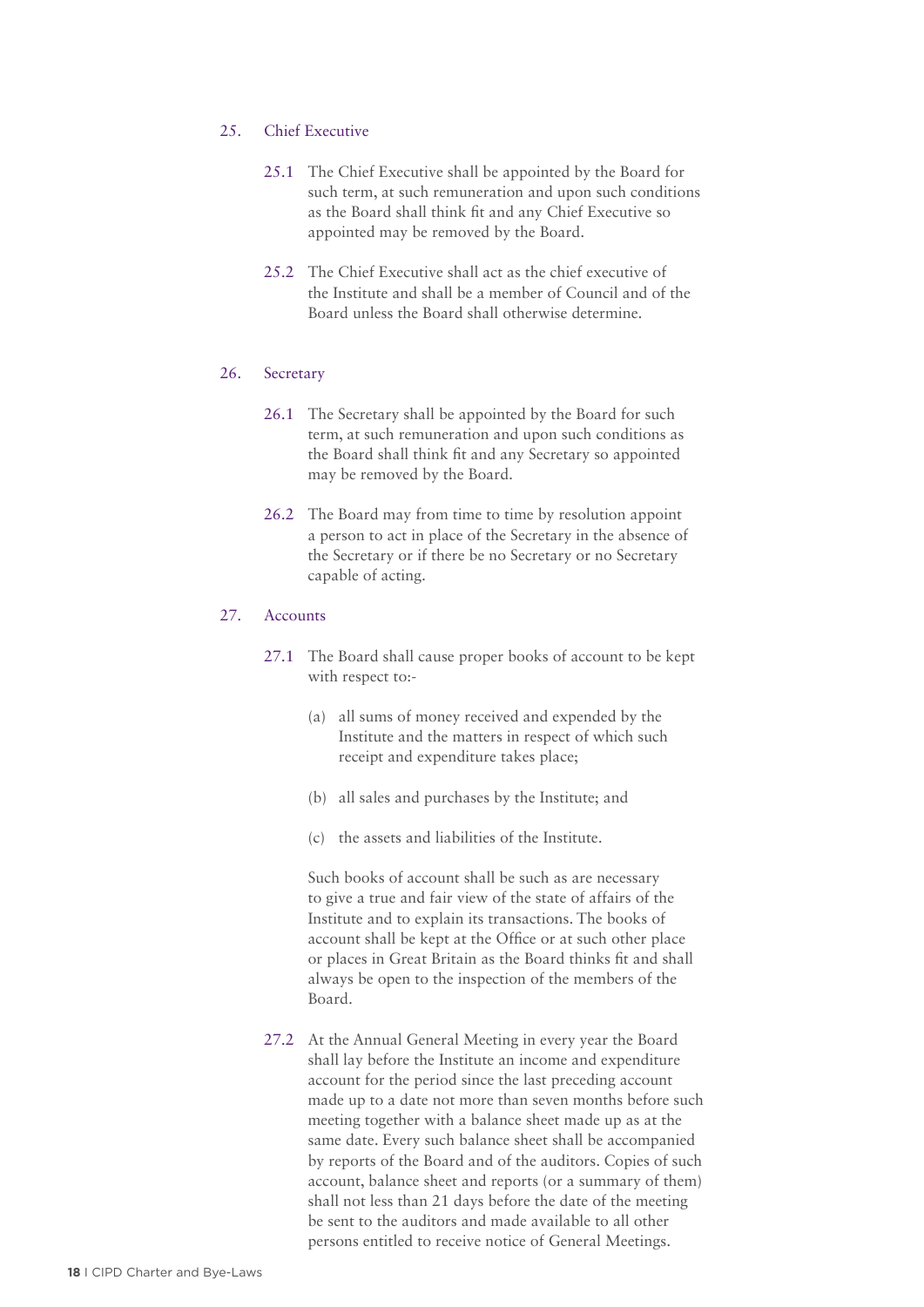# 28. Audit

Once at least in every year the accounts of the Institute shall be examined and the correctness of the income and expenditure account and balance sheet ascertained by an auditor or auditors. Auditors shall be appointed and their duties regulated in accordance with the Companies Act 2006.

#### 29. Notices

- 29.1 Any notice may be served by the Institute upon any Member, either personally or by sending it through the post in a prepaid letter addressed to such Member at his or her registered address as appearing in the register of Members or by electronic communication to an address provided for that purpose. Any notice sent to any address within the United Kingdom shall be deemed to have been delivered, if sent by first-class post, on the second day after the day of posting, or, if sent by second-class post, on the third day after the day of posting, and in any other case in the ordinary course of post. In proving such service it shall be sufficient to prove that the letter containing the notice was properly addressed, stamped and posted whether the same be actually delivered to the addressee or not. Any notice sent by email shall be deemed to have arrived on the day that it was sent.
- 29.2 Any Chartered Member described in the register of Members by an address not within the United Kingdom, the Isle of Man, the Channel Islands or the Republic of Ireland who shall from time to time give the Institute an electronic communication address or an address within the United Kingdom, the Isle of Man, the Channel Islands or the Republic of Ireland to which notices may be sent, shall be entitled to have notices served upon him or her at such address. Save as aforesaid, only those Chartered Members who are described in the register of Members by an address within those areas shall be entitled to receive any notice from the Institute.
- 29.3 Any documents and information relating to matters governed by the Charter and Bye-laws may be sent or supplied to Chartered Members by making them available on a website or by other electronic means.

#### 30. Indemnity

Every member of Council, the Board, agent, auditor, Secretary and other officer for the time being of the Institute shall be indemnified out of the assets of the Institute against any liability incurred by him or her in defending any proceedings, whether civil or criminal, in which judgment is given in his or her favour or in which he or she is acquitted or in connection with any application in which relief is granted to him or her by the court from liability for negligence, default, breach of duty or breach of trust in relation to the affairs of the Institute and against all costs, charges, losses, expenses or liabilities incurred by him or her in the execution and discharge of his or her duties or in relation thereto.